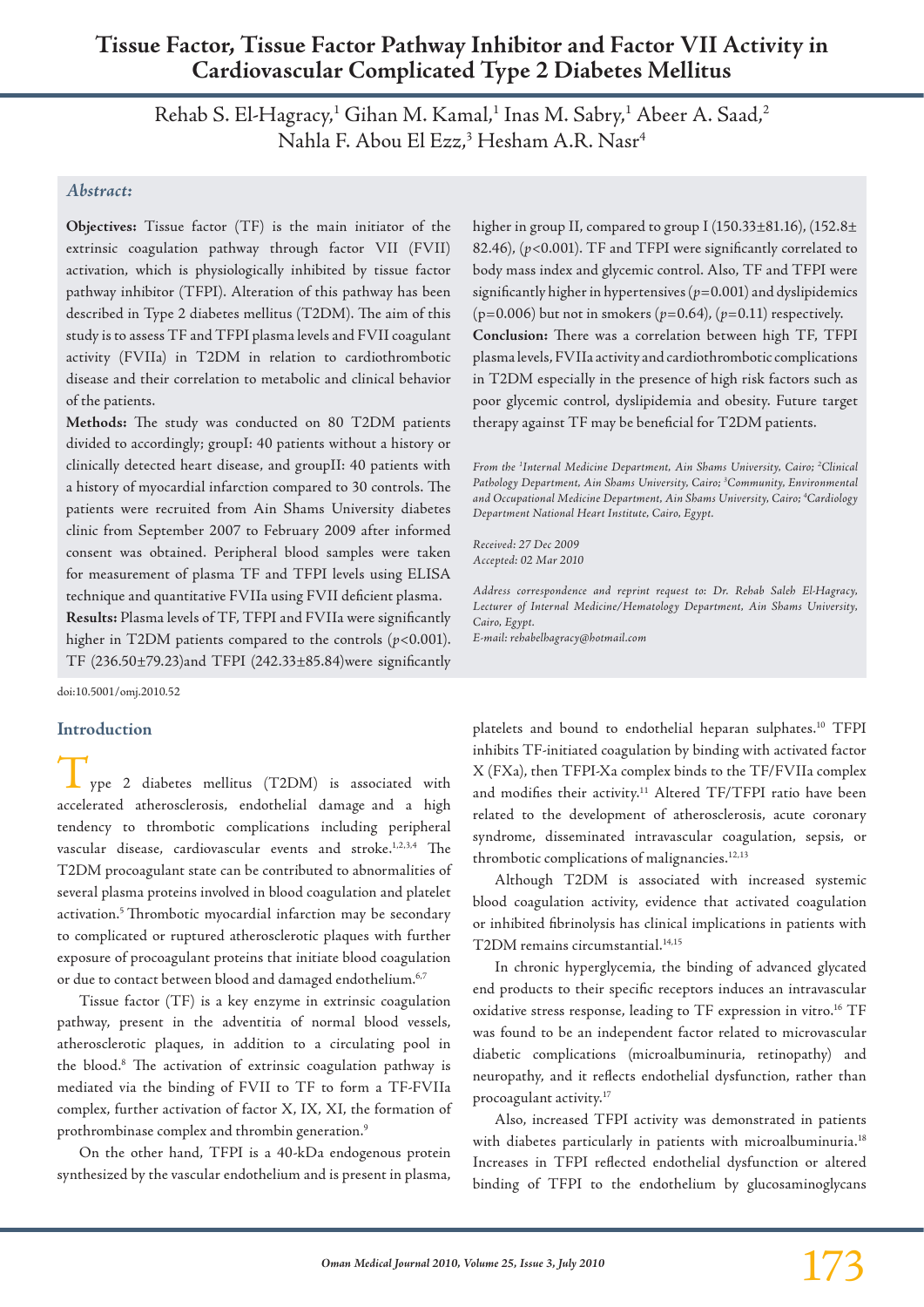because TFPI is mainly produced by vascular endothelium.19 Plasma FVII levels depend on serum lipids and obesity index, so it is mostly elevated among T2DM patients who are often obese, and frequently present with dyslipidemia.20

The aim of the present work is to assess TF and TFPI plasma levels together with FVII coagulant activity (FVIIa) in T2DM with and without cardiovascular complications and correlate the results with metabolic and clinical behavior of the patients.

# **Methods**

The study included 80 patients with T2DM and 30 healthy controls of matched age and sex who were recruited from the Diabetes Clinic of Internal Medicine of Ain Shams university hospital from September 2007 to February 2009. The patients were subdivided into two subsets. Group I: 40 patients without a history, clinical or electrocardiography (ECG) findings suggesting the presence of heart disease, and group II; 40 patients with a history of myocardial infarction as documented by their ECG, Echocardiography or coronary catheter. The exclusion criteria included DM of less than 10 years, history of myocardial infarction within the last three months, congestive heart failure, surgery or trauma within the previous three months, known malignant, renal or hepatic diseases, heparin or oral contraceptive pills intake. All studied subjects gave their informed consent and the study was approved by the Ain Shams University Hospital Ethical Committee.

A full detailed history regarding diabetes history, vascular complications, hypertension, smoking and history of drug intake including heparin, oral anticoagulants and antiplatelet drugs was obtained. Careful clinical and cardiological examinations including ECG and echocardiography, and revising previously done stress ECG and coronary angiography were performed. Body mass index was calculated as BMI=body weight in Kg divided by (height in meter).<sup>2</sup>

Laboratory investigations were conducted to determine prothrombin time (PT) and activated partial thromboplastin time using (SYSMEX CA-1500, Dade Behring, Germany), fasting and postprandial serum glucose level (using glucose oxidase method), serum cholesterol, triglycerides (TG), low density lipoprotein (LDL) and high density lipoprotein (HDL) levels using Synchron CX-7 (Beckman, Switzerland), glycated hemoglobin (HBA1C) using Stanbio Glycohemoglobin (STANBIO, Italy), measurement of plasma TF and TFPI using enzyme linked immunosorbant assay (ELISA) technique, and measurement of FVII coagulation activity (FVIIa) in the plasma using FVII deficient plasma. 2 ml of venous blood were collected from patients and controls and was anticoagulated with buffered sodium citrate (3.2%) in the proportion of 9:1. Plasma were separated and kept at -70 until the time of analysis.

The plasma level of TF was determined by means of the AssayMax Human TF ELISA Kit (GENTAUR, Belgium, catalogue number: ET1002-1). A quantitative sandwich enzyme immunoassay technique was employed. A polyclonal antibody specific for TF was pre-coated onto well microplate. The TF in standards and samples was sandwiched by the immobilized antibody and the biotinylated polyclonal antibody specific for TF, which is recognized by a streptavidin-peroxidase conjugate. All unbound material was then washed away and a peroxidase enzyme substrate was added. The color development was stopped and the intensity of the color was measured at wavelength 450 nm and it was related to the standard curve. The level of TF was expressed in ng/ml.

Plasma level of TFPI was measured by means of AssayMax Human TFPI ELISA kit (GENTAUR, Belgium, catalogue number: ET1005-1). This assay employs a quantitative sandwich enzyme immunoassay technique. A murine antibody specific for TFPI was pre-coated onto well microplate. TFPI form the standards and samples were sandwiched by the immobilized antibody and a polyclonal antibody specific for TFPI, which is recognized by a peroxidase conjugate. All unbound material was then washed away and a peroxidase conjugate substrate was added. The color development was stopped and the intensity of the color was measured at wave length 450 nm and was related to a standard curve. The level of TFPI was expressed in pg/dl.

Quantitative FVII coagulant activity was determined based on the prothrombin time assay using coagulation FVII-deficient plasma (Dade Behring, Germany). Frozen citrated plasma was diluted 1:20 and the assay procedure was performed according to the manufacturer instructions. A standard curve was prepared using 20 normal plasma pool mixed with the deficient plasma. The test was performed on SYSMEX CA-1500 (Dade Behring, Germany) Instrument and the results were related to the standard curve. FVIIa is expressed as a percentage (%).

The data was analyzed using SPSS statistical package version 12. Descriptive statistics including mean and SD were analyzed using the Chi-square test  $(X^2)$ . The Fisher exact test was performed in tables containing values less than 5 and the Pearson's correlation test (t-test) performed to compare independent samples and correlation study. Probability or *p* value of <0.05 was considered statistically significant, while *p* value ≤0.001 was considered statistically highly significant.

# **Results**

The study was conducted on 80 T2DM patients; 42 males and 38 females with a 1.1:1 male to female ratio, with mean age (years) of 49.5±8.6 against 30 controls, 16 males and 14 females with a 1.14:1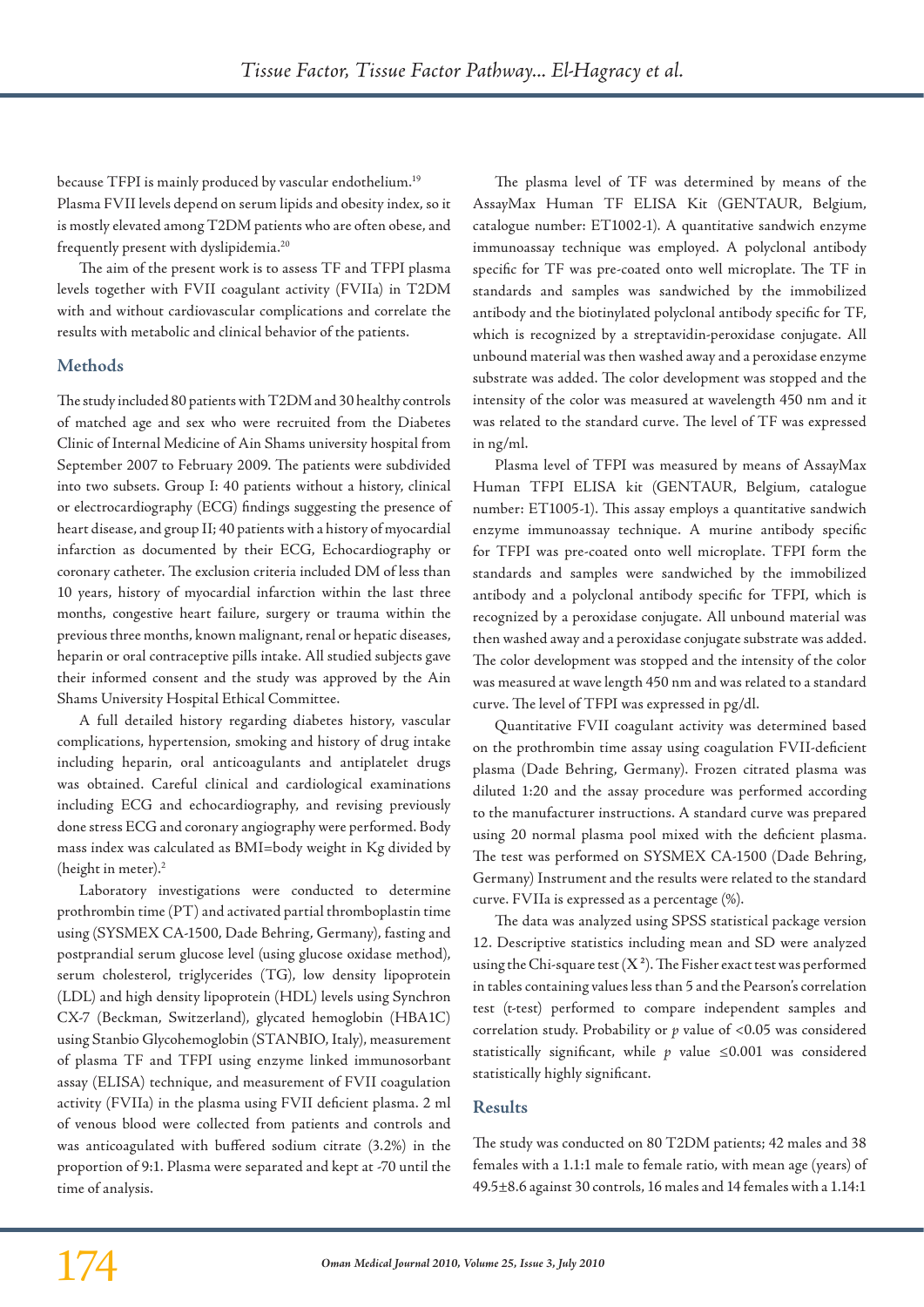male to female ratio with mean age (years) of 47.9±6.1 and they were matched in terms of age and sex. The clinical and metabolic parameters of the patients and controls are demonstrated in Table 1.

Out of the 80 patients, there were 33 (41.25%) hypertensive, 18 (22.5%) smokers, and 45 (56.25%) dyslipidemics (cholesterol >200 mg/dl, triglycerides >150 mg/dl).

A comparison between the patients and controls regarding TF, TFPI and FVIIa is demonstrated in Table 2.

TF and TFPI plasma levels as well as FVIIa were statistically significantly higher in the patient group (193.41±90.61 ng/ml, 197.56±94.88 pg/ml, 108.25±26.72 %) respectively compared to the controls (72.89  $\pm$  31.283 ng/ml, 40.11  $\pm$  13.16 pg/ml, 75.79  $\pm$ 11.2 %) respectively (*p*<0.001). A comparison between group I and II in terms of plasma levels of TF, TFPI, and FVIIa is highlighted in Table 3.

**Table 1:** Clinical and metabolic parameters of patients and control.

| Parameter                | Number (%)         |                          |  |
|--------------------------|--------------------|--------------------------|--|
|                          | Controls           | <b>Type 2DM Patients</b> |  |
| Men                      | 16 (53.3%)         | 42 (52.5%)               |  |
| Smokers                  | -                  | 18 (22.5%)               |  |
| Hypertensive             |                    | 33 (41.25%)              |  |
| Dyslipidemics            |                    | 45 (56.25%)              |  |
|                          | Mean $\pm$ SD      |                          |  |
| Age (years)              | $47.9 + 6.1$       | $49.5 + 8.6$             |  |
| BMI (Kg/M <sup>2</sup> ) | 23.68±1.76         | $32.78 + 3.91$           |  |
| FBS(mg/dl)               | $82.68 + 8.41$     | 197.40±62.00             |  |
| 2pp (mg/dl)              | $118.05 \pm 8.79$  | 284.90+87.49             |  |
| HBA1C                    | $5.15 + 0.64$      | $9.85 + 1.98$            |  |
| Cholesterol (mg/dl)      | $151.52 + 9.25$    | 218.88+53.41             |  |
| Triglycerides (mg/dl)    | $116.57 \pm 14.75$ | 165.33+49.52             |  |
| HDL                      | $45.73 + 4.91$     | $41.61 + 5.72$           |  |
| LDL                      | $91.10 \pm 19.06$  | 130.10±41.57             |  |

Both groups I and II were matched in terms of gender  $(p=0.43)$ and age (*p=*0.18). TF and TFPI plasma levels were significantly higher in cardiovascular complicated patients (236.50±79.23 ng/ ml, 242.33± 85.84 pg/ml) compared to non complicated patients (150.33± 81.16 ng/ml, 152.8± 82.46 pg/ml), (*p<*0.001). However FVIIa tended to be higher among complicated cases but there was no significant statistical difference (*p=*0.65).

A correlation between plasma levels of TF, TFPI and FVIIa among studied subjects is demonstrated in Table 4.

**Table 2:** Comparison between patients and controls as regards the TF, TFI, and FVIIa.

|              | $SD$ ) $n=80$                        | Cases (mean $\pm$ Control (mean<br>$\pm$ SD) $n=30$              |       | $\boldsymbol{p}$ |
|--------------|--------------------------------------|------------------------------------------------------------------|-------|------------------|
|              |                                      |                                                                  |       |                  |
| $TF$ (ng/ml) | 193.41±90.61                         | $72.89 \pm 31.28$                                                | 5.670 | $*$ < 0.001      |
| TFPI(pg/ml)  | 197.56±94.88                         | $40.11 \pm 13.16$                                                | 7.181 | $*$ < 0.001      |
| $FVIIa$ $%$  | $108.25 \pm 26.72$ 75.79 $\pm$ 11.21 |                                                                  |       | $5.135$ **<0.001 |
| p>0.05: non  |                                      | significant;* $p \le 0.05$ :significant;** $p \le 0.001$ :highly |       |                  |
| significant. |                                      |                                                                  |       |                  |

TF plasma level was significantly correlated to TFPI plasma level and FVIIa. Moreover, a significant correlation between TFPI plasma level and FVIIa was found among all the studied subjects (*p<*0.001). Correlations between plasma levels of TF, TFPI, FVIIa and different studied parameters among T2DM are highlighted in Table 5.

**Table 3:** Comparison between complicated and non complicated patients regarding demographic data and serum TF, TFPI & FVII levels.

| Parameters        | <b>Complicated DM</b> | Non<br><b>Complicated DM</b> | p value     |
|-------------------|-----------------------|------------------------------|-------------|
|                   | 28(70%)               | 24(60%)                      | 0.43        |
| Males $No$ $(\%)$ | $X^2=1.071$           |                              |             |
| Age (years)       | $51 + 8.6$            | $49 \pm 8.5$                 | 0.18        |
| (mean± SD)        | $t = 1.38$            |                              |             |
| $TF$ (ng/ml)      | 236.50±79.23          | $150.33 \pm 81.16$           | $*$ < 0.001 |
| (mean± SD)        | $t = 4.16$            |                              |             |
| TFPI(pg/ml)       | $242.33 \pm 85.84$    | $152.8 \pm 82.46$            | ** $<0.001$ |
| (mean± SD)        | $t = 4.12$            |                              |             |
| FVIIa (%)         | $109.83 \pm 25.55$    | $106.67 \pm 28.2$            | 0.65        |
| (mean± SD)        | $t = 0.46$            |                              |             |

*p>0.05: non significant;\* p≤0.05:significant; \*\*p≤0.001:highly significant.*

There were significant positive correlations between TF plasma level and BMI (*p=*0.04), FBS (*p=*0.01), HBA1C (*p<*0.001) and LDL (*p<*0.001). On the other hand, TFPI plasma level showed significant correlation to FBS (*p=*0.007), 2hPP (*p=*0.04), HBA1C (*p=*0.008), LDL (*p=*0.003) and HDL (*p=*0.02).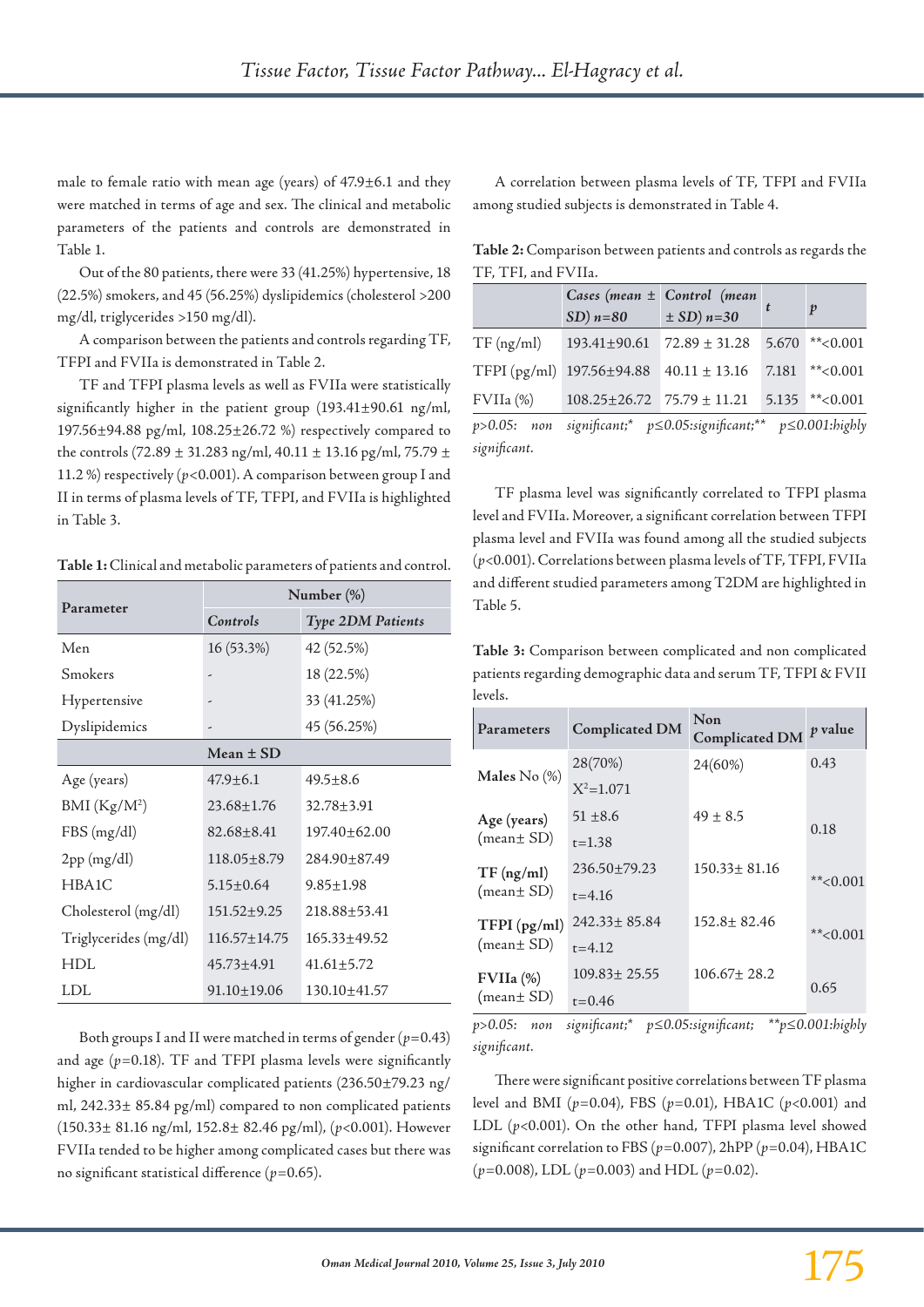**Table 4:** Correlations between TF, TFPI, and Factor VIIa among type 2 diabetic patients.

| Correlation parameters |       | p           |
|------------------------|-------|-------------|
| TF and TFPI            | 0.611 | $*$ < 0.001 |
| TF and FVIIa           | 0.828 | $*$ < 0.001 |
| TFPI and VIIa          | 0.457 | $*$ < 0.001 |

*\*\*P<0.001:highly significant*

FVIIa was statistically significantly correlated to BMI (*p=*0.006), FBS (*p=*0.003), 2hPP (*p=*0.04), and HBA1C (*p<*0.001). The impact of Smoking, hypertension and dyslipidemia on plasma levels of TF, TFPI and FVIIa is shown in Table 6.

**Table 5:** Correlations between TF and TFPI plasma levels, FVIIa and studied parameters among type 2 diabetic patients

| Parameters |                | <b>TF</b>   | <b>TFPI</b> | <b>FVIIa</b> |
|------------|----------------|-------------|-------------|--------------|
|            | r              | 0.258       | $-0.06$     | 0.34         |
| <b>BMI</b> | $\mathfrak{p}$ | $0.04*$     | 0.65        | $0.006**$    |
|            | r              | 0.32        | 0.34        | 0.37         |
| <b>FBS</b> | $\mathfrak{p}$ | $0.01*$     | $0.007**$   | $0.003**$    |
|            | r              | 0.23        | 0.26        | 0.27         |
| 2hPP       | $\mathfrak{p}$ | 0.08        | $0.04*$     | $0.04*$      |
|            | r              | 0.54        | 0.34        | 0.47         |
| HBA1C      | $\mathfrak{p}$ | $< 0.001**$ | $0.008**$   | $<0.001**$   |
| <b>HDL</b> | r              | $-0.16$     | $-0.31$     | $-0.11$      |
|            | $\mathfrak{p}$ | 0.23        | $0.02*$     | 0.39         |
| <b>LDL</b> | r              | 0.48        | 0.37        | 0.23         |
|            | $\mathfrak{p}$ | $<0.001**$  | $0.003**$   | 0.08         |

*p>0.05: non significant,\* p≤0.05:significant,\*\*p≤0.001:highly significant.*

T2DM patients with dyslipidemia had significantly higher TF (225.43  $\pm$  92.11 ng/dl) compared to non dyslipidemics (148.6) ± 67.66 ng/dl), (*p*=0.001). Also, TFPI was higher in patients with dyslipidemia (225.71± 79.49 pg/dl) compared to nondyslipidemics (158.16± 102.02 pg/dl), but the difference was not statistically significant (*p=*0.006).

Although FVIIa was higher among dyslipidemic compared to non dyslipidemics, the difference was not statistically significant (*p=*0.184). Moreover, the diabetic hypertensive patients exhibited significantly higher plasma level of TF (*p<*0.001) and TFPI (*p=*0.006) as well as FVIIa (*p=0.02*) compared to non hypertensives. However, smoking did not significantly affect TF (*p=*0.64), TFPI (*p=*0.11) plasma levels or FVIIa (*p=*0.51).

**Table 6:** Impact of smoking, hypertension and dyslipidemia on TF, TFPI plasma levels and FVIIa.

| Parameter<br>$(Mean \pm SD)$ |                             | TF(ng/ml)                                                             | TFPI(pg/ml)                                                             | FVIIa (%)                                                              |
|------------------------------|-----------------------------|-----------------------------------------------------------------------|-------------------------------------------------------------------------|------------------------------------------------------------------------|
| Smoking: no<br>Yes(18)       | No(62)                      | $179 \pm 107.51$<br>195.57±88.74<br>$t = 0.468$<br>$P = 0.64$         | 246.87±133.86<br>189.98±86.68<br>$t = 1.600$<br>$P = 0.11$              | $102.5 \pm 30.58$<br>$109.13 \pm 26.3$<br>$t = 0.650$<br>$P = 0.51$    |
| Hypertension: no<br>Yes(33)  | No (47)                     | $262.82 \pm 69.49$<br>$150.27 \pm 74.25$<br>$t = 5.848$<br>P < 0.001  | 239.56±59.86<br>$171.45 + 103.61$<br>$t = 2.864$<br>$P=0.006$           | $118.04 \pm 24.24$<br>$102.16 + 26.68$<br>$t = 2.320$<br>$P = 0.02$    |
| Yes(45)                      | Dyslipedimia: no<br>No (35) | $225.43 \pm 92.11$<br>$148.6 \pm 67.66$<br>$t = 3.540$<br>$P = 0.001$ | $225.71 \pm 79.49$<br>$158.16 \pm 102.02$<br>$t = 2.882$<br>$P = 0.006$ | $112.14 \pm 28.06$<br>$102.80 \pm 24.24$<br>$t = 1.344$<br>$P = 0.184$ |

## **Discussion**

Cardiovascular complications in T2DM patients related to several pathogenic mechanisms including the hypercoagulable state especially among poorly controlled DM patients.

The aim of the present work was to assess plasma levels TF and TFPI together with FVIIa in T2DM with and without cardiovascular complications and correlated the findings with metabolic and clinical behavior of the patients.

The circulating TF is considered a marker for vascular injury and a source of procoagulant activity, when expressed on the surface of circulating microparticles.<sup>21,22,23,9</sup>

This study has demonstrated that not only plasma levels of TF but also TFPI and FVIIa were also higher in T2DM patients compared to the healthy controls. This is in agreement with previous studies.<sup>10,24-28</sup> The heightened TF and TFPI levels probably reflect the increase of TF and TFPI activity in diabetic patients.

TFPI is mostly bound to vascular endothelium and only 20- 30% is free.29 However, its level shows diurnal variation which is parallel to FVII activity to maintain homeostatic coagulation mechanisms in healthy subjects.<sup>30</sup> Higher morning levels of TFPI demonstrated in cardiac patients following coronary spasm that can be a counter balance mechanism to prevent coagulation.<sup>31</sup> This work demonstrated a significant positive correlation between TFPI plasma level and FVIIa among all the studied subjects.

Moreover, a significant positive relationship between TF and TFPI plasma level was noted in the studied subjects. This is in line with Falciani et al. who observed a positive correlation between TF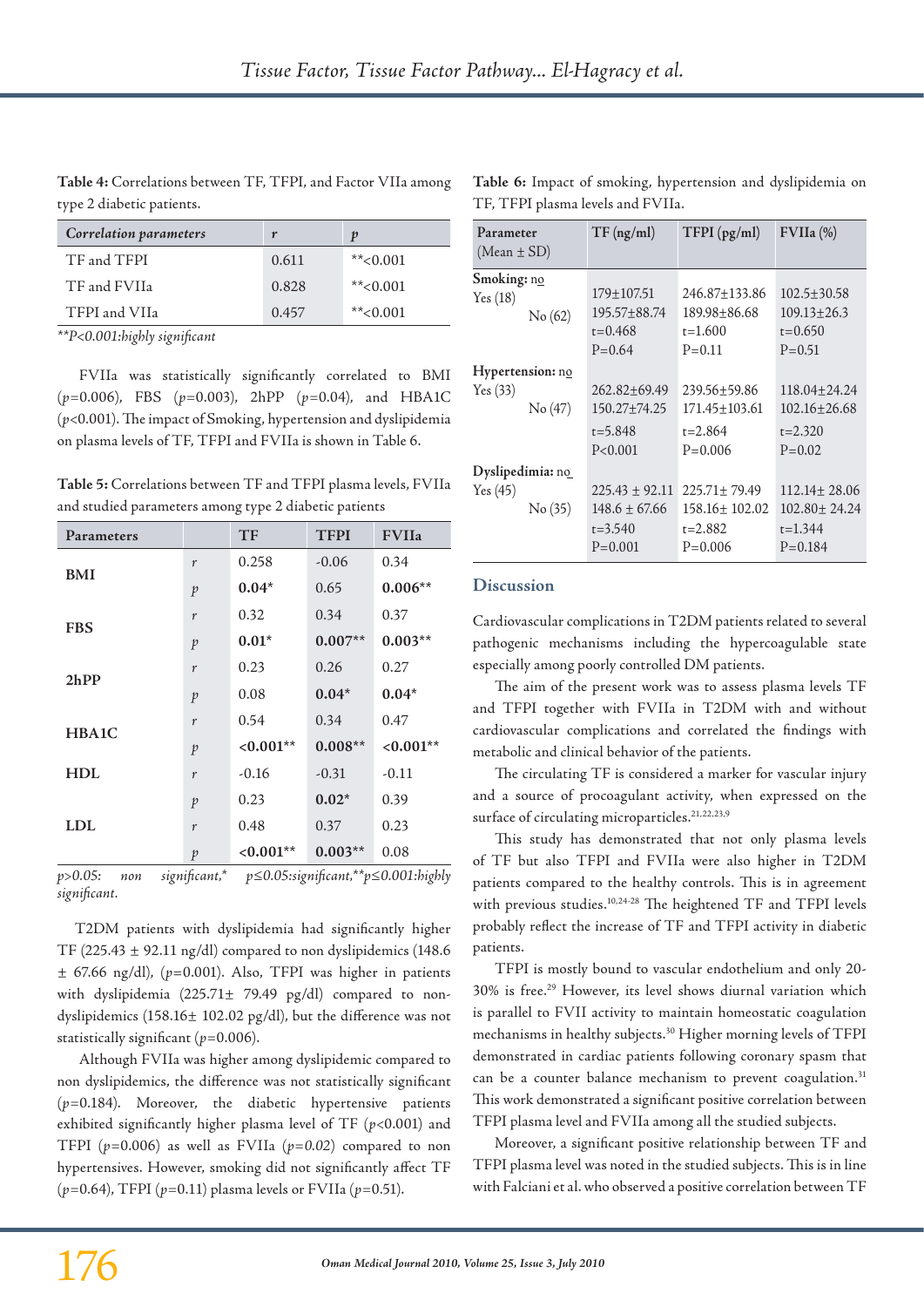and TFPI levels in ischemic heart disease patients.<sup>32</sup> While Gosk-Bierska et al. confirmed this correlation among atherosclerotic peripheral vascular disease.<sup>33</sup> Thus, increased TFPI levels in this condition may be related to activation of TF-dependent pathway in attempt to compensate for the hypercoagulable state but was not sufficient to overcome elevated TF.32

In this study, cardiovascular complicated T2DM patients had significantly higher TF and TFPI plasma levels compared to uncomplicated patients. This finding was confirmed by Boden et al. and Krupinski et al.34,35 Moreover Sommeijer et al. noticed higher soluble TF levels in T2DM with microvasular complications.<sup>17</sup> Activated FVII was significantly higher among complicated T2DM patients.10,24,28 However in this study, FVIIa tended to be elevated in cardiovascular complicated patients but the difference did not reach statistical significance.

Obesity is known to be a risk factor for heart diseases and is an obstacle in proper glycemic control in diabetics.<sup>36</sup> Obesity enhances thrombotic tendency through up regulation of TF, altered expression of proteins participating in the coagulation cascade as well as atherosclerosis.37 Thus confirming a preliminary report.10 In this study, increased BMI was found to be significantly correlated with raised TF plasma level and FVIIa. Moreover, Kopp et al. found significantly high TF and VII but lower TFPI among morbidly obese diabetics.<sup>38</sup>

The importance of hyperglycemia in the pathogenesis of diabetic complications and the role of proper glycemic control in reducing mortality and morbidity in diabetic patients have emerged over the past years. Derosa et al. and Turu et al. detected that hyperglycemia accelerates atherogenesis and potentially increases the risk of thrombotic complications.<sup>39,40</sup> Raised blood glucose with hyperinsulinemia induce a marked rise in TF activity, TF expression, FVIIa T2DM.<sup>5</sup> On the other hand, proper glycemic control reduces TF activity and FVIIa with further reduction in the procoagulant state.<sup>34,41</sup> In this study, as previously recorded, high plasma levels of TF, TFPI and FVIIa were significantly correlated with fasting blood glucose and HBA1C.25,28 T2DM patients frequently present with dyslipidemia.

Dyslipidemia altered TF and TFPI expression in atheromatous plaque to favoring thrombosis.42 Previously, it has been shown that leukocyte and endothelial cell cultures incubated with triglyceride (TG)-rich chylomicrons and very low-density lipoproteins activates FVII, and TF expression.<sup>43,44</sup> In this study, diabetic dyslipidemic patients had significantly higher TF and TFPI plasma level compared to non dyslipidemic patients, which echoes previous results.<sup>8,28</sup>

In addition, the hypertensive diabetic patients in this study had higher TF and TFPI levels than non hypertensives. Similar results were reported by Sommeijer et al. in 2006.<sup>17</sup> Therefore, proper control of blood pressure may reduce TF levels, resulting in further reduction in cardiovascular complications.

The effect of smoking was contradictory. Contrary to Hölschermann et al.<sup>45</sup> and Barua et al.<sup>46</sup> smoking was not significantly correlated to TF, FVII nor TFPI levels among the studied patients, which is also in line with a previous study by Sobol et al.<sup>47</sup>

### **Conclusion**

Plasma levels of TF, TFPI and FVIIa were significantly higher in T2DM. In addition, TF and TFPI were significantly higher in cardiovascular complicated patients. The positive correlation of the procoagulant markers (TF/FVIIa) and blood glucose, HbA1c, lipid profile and BMI reinforces the importance of their optimal control in T2DM patients. Furthermore, pharmacological control of plasma TF activity or augmenting TFPI activity may reduce thrombotic cardiovascular complications. Further studies with larger number of patients are needed to confirm these findings.

### **Acknowledgements**

The authors reported no conflict of interest and no funding was received on this work.

### **References**

- 1. Paoletti R, Bolego C, Poli A, Cignarella A. Metabolic syndrome, inflammation and atherosclerosis. Vasc Health Risk Manag 2006;2(2):145-152.
- 2. Laakso M, Lehto S. Epidemiology of risk factors for cardiovascular disease in diabetes and impaired glucose tolerance. Atherosclerosis 1998 Apr;137(Suppl):S65-S73.
- 3. Sowers JR, Lester MA. Diabetes and cardiovascular disease. Diabetes Care 1999 Apr;22(Suppl 3):C14-C20.
- 4. Gentile NT, Vaidyula VR, Kanamalla U, DeAngelis M, Gaughan J, Rao AK. Factor VIIa and tissue factor procoagulant activity in diabetes mellitus after acute ischemic stroke: impact of hyperglycemia. Thromb Haemost 2007 Nov;98(5):1007-1013.
- 5. Boden G, Rao AK. Effects of hyperglycemia and hyperinsulinemia on the tissue factor pathway of blood coagulation. Curr Diab Rep 2007 Jun;7(3):223- 227.
- 6. Gutstein DE, Fuster V. Pathophysiology and clinical significance of atherosclerotic plaque rupture. Cardiovasc Res 1999 Feb;41(2):323-333.
- Koenig W. Haemostatic risk factors for cardiovascular diseases. Eur Heart J 1998 Apr;19(Suppl C):C39-C43.
- 8. Sambola A, Osende J, Hathcock J, Degen M, Nemerson Y, Fuster V, et al. Role of risk factors in the modulation of tissue factor activity and blood thrombogenicity. Circulation 2003 Feb;107(7):973-977.
- 9. Mackman N. Role of tissue factor in hemostasis, thrombosis, and vascular development. Arterioscler Thromb Vasc Biol 2004 Jun;24(6):1015-1022.
- 10. Vambergue A, Rugeri L, Gaveriaux V, Devos P, Martin A, Fermon C, et al. Factor VII, tissue factor pathway inhibitor, and monocyte tissue factor in diabetes mellitus: influence of type of diabetes, obesity index, and age. Thromb Res 2001 Mar;101(5):367-375.
- 11. Panteleev MA, Zarnitsina VI, Ataullakhanov FI. Tissue factor pathway inhibitor: a possible mechanism of action. Eur J Biochem 2002 Apr;269(8):2016-2031.